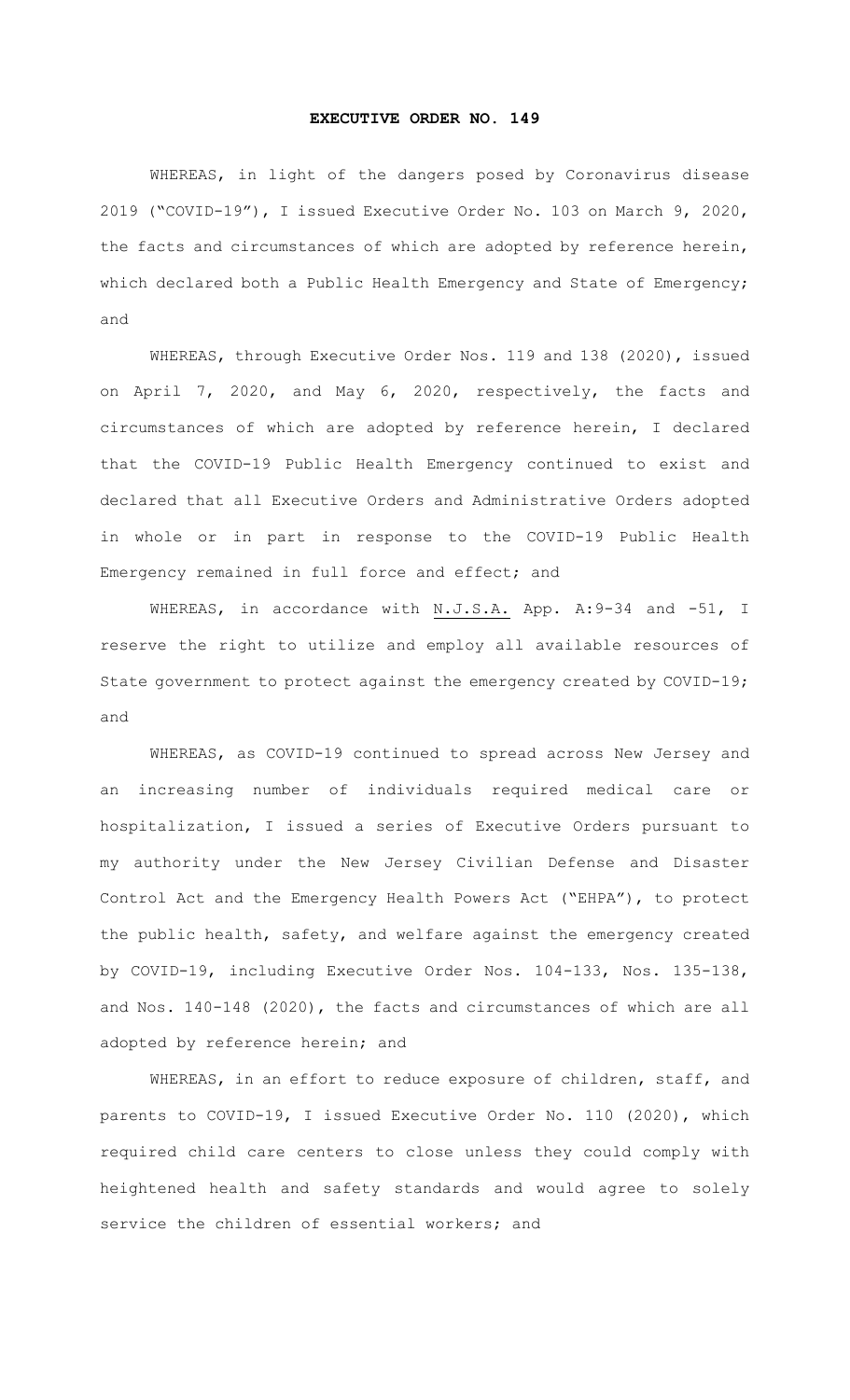WHEREAS, emergency child care centers have operated since that time to service those individuals, and continue to operate; and

WHEREAS, given the decrease in the rate of reported new cases of COVID-19 in New Jersey, including a reduction in the total number of individuals being admitted to hospitals for COVID-19, the State can begin to take certain steps to lift certain restrictions that were designed to limit person-to-person contact; and

WHEREAS, even as the rate of reported new cases of COVID-19 decreases, the ongoing risks presented by COVID-19 mean that many of the State's current measures must remain in place, both to reduce additional new infections and to save lives; and

WHEREAS, after consultation with officials from the Department of Health ("DOH"), I announced a multi-stage New Jersey's Road Back Plan (the "Plan") for the methodical and strategic reopening of businesses and activities based on scientific data and metrics concerning the level of disease transmission risk and essential classification; and

WHEREAS, in order to support the expanded reopening of business operations in the State, we must ensure that our workforce has, in turn, expanded access to child care services with appropriate safequards for children and staff; and

WHEREAS, the health and safety standards currently in effect for emergency child care centers helped to prevent significant spread of COVID-19 throughout the child care community, and must remain in place, subject to certain updates and revisions, as additional centers become operational; and

WHEREAS, the State is implementing its reopening process and has begun to relax restrictions on certain businesses, including the authorization of curbside pickup at retail establishments deemed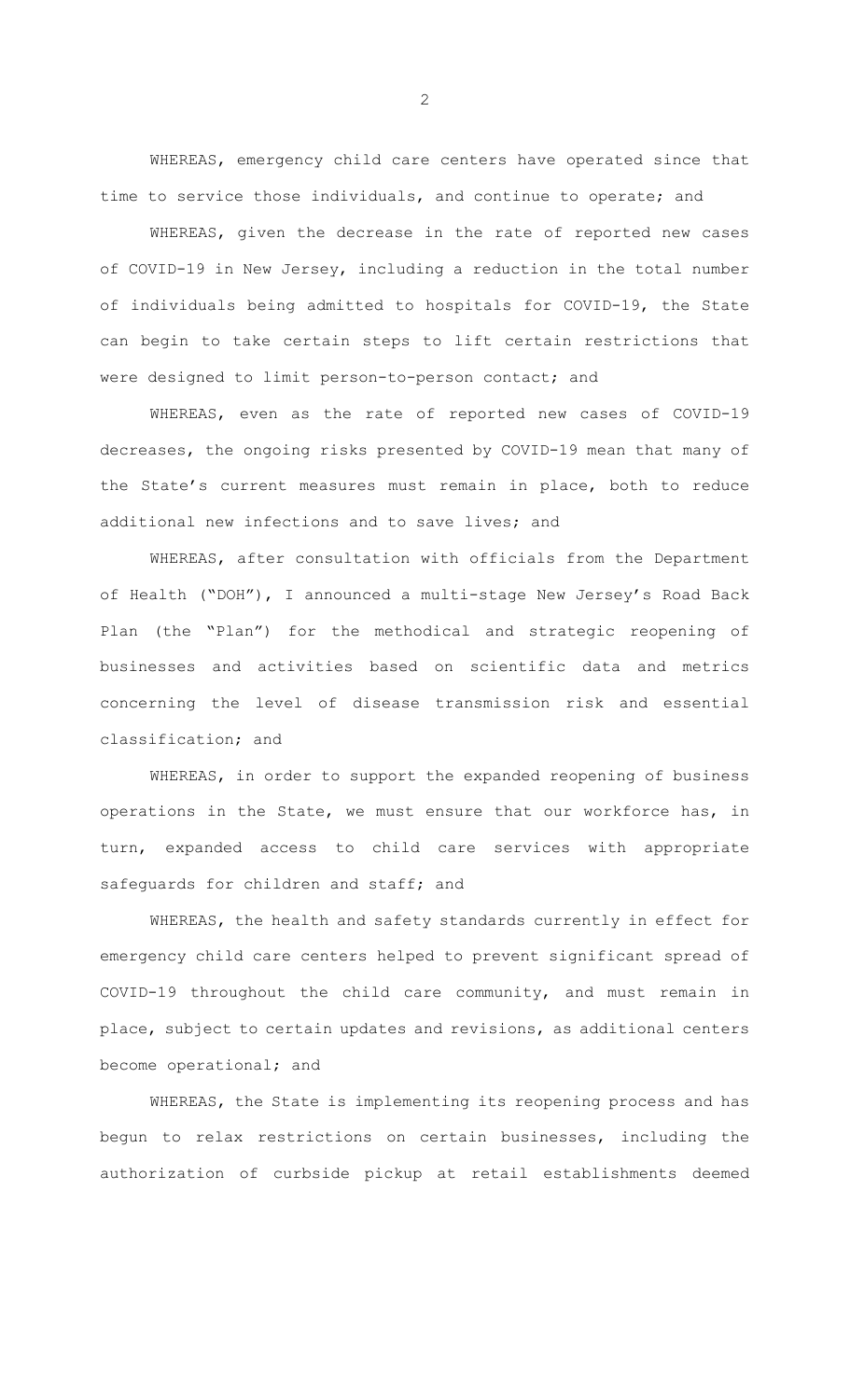non-essential, the resumption of non-essential construction, and the allowance of a number of lower-risk outdoor activities; and

WHEREAS, consistent with this Plan, I have issued a number of Executive Orders, including Executive Order Nos. 133, 142, 143, 146, and 147 (2020), which authorized the openings of parks, beaches, lakefronts, and several outdoor recreational facilities and activities, with social distancing, cleaning, sanitizing, and hygiene practices in place, given repeated observations from public health experts, including but not limited to the Centers for Disease Control and Prevention (CDC), that outdoor environments present reduced risks of COVID-19 transmission as compared to indoor environments; and

WHEREAS, consistent with this Plan, I issued Executive Order No. 148 (2020) to allow for additional numbers of individuals to gather outdoors, consistent with the same repeated observations from public health experts; and

WHEREAS, youth summer camps provide our workforce with necessary alternatives to child care; and

WHEREAS, as with child care centers, heightened health and safety protocols can be instituted for summer camps to ensure an environment that would limit spread of COVID-19; and

WHEREAS, overnight camps would have immense difficulty in enforcing social distancing protocols, particularly with regards to sleeping arrangements, meaning that they cannot be permitted to operate at this time; and

WHEREAS, while Executive Order No. 148 (2020) prohibited organized or contact sports in outdoor gatherings, organized sporting activities that do not involve contact or individuals routinely interacting in close proximity can safely proceed in outdoor settings; and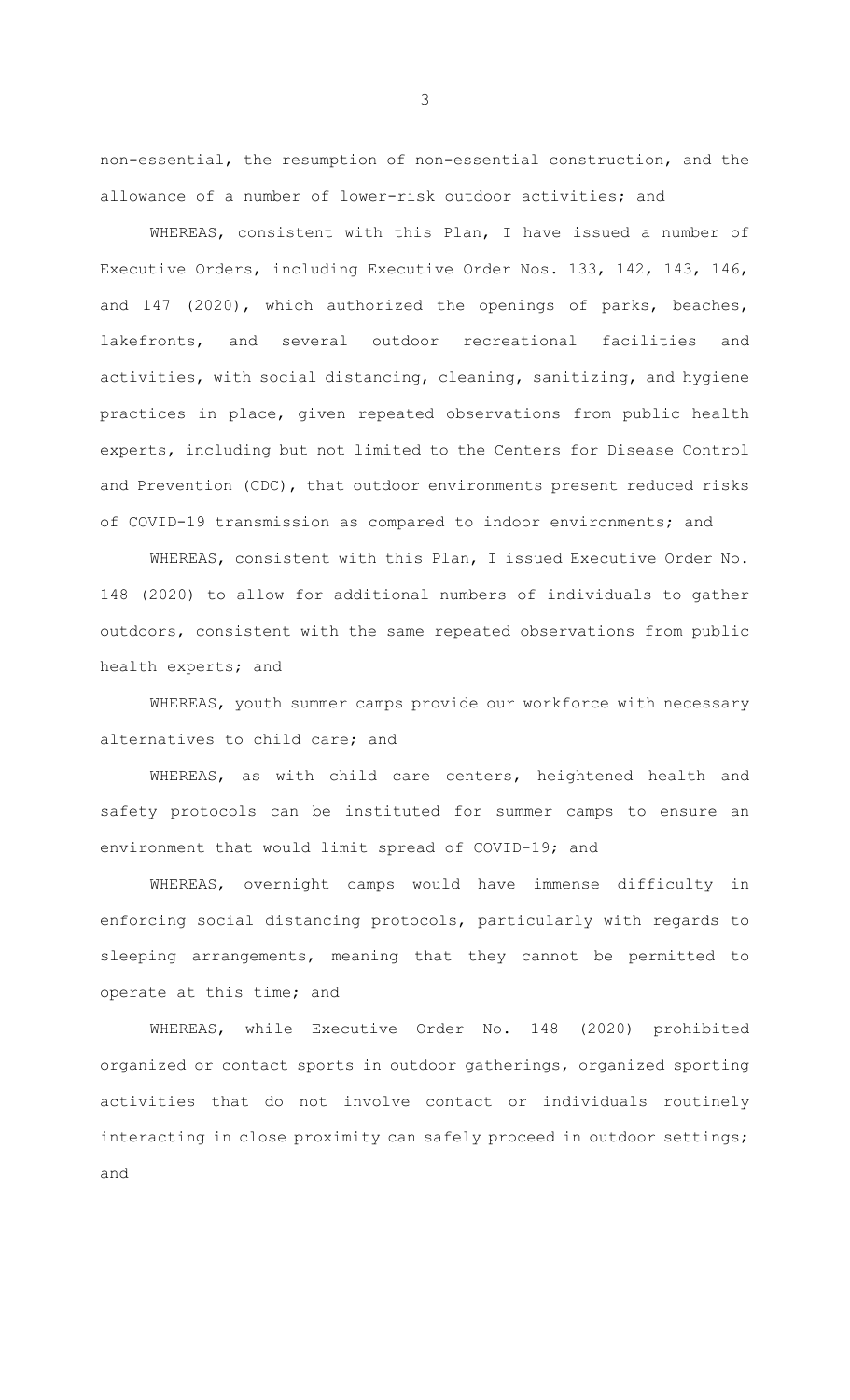WHEREAS, the Constitution and statutes of the State of New Jersey, particularly the provisions of N.J.S.A. 26:13-1 et seq., N.J.S.A. App. A: 9-33 et seq., N.J.S.A. 38A:3-6.1, and N.J.S.A. 38A:2-4 and all amendments and supplements thereto, confer upon the Governor of the State of New Jersey certain emergency powers, which I have invoked;

NOW, THEREFORE, I, PHILIP D. MURPHY, Governor of the State of New Jersey, by virtue of the authority vested in me by the Constitution and by the Statutes of this State, do hereby ORDER and DIRECT:

1. Executive Order No. 110 (2020) is hereby rescinded effective at 6:00 a.m. on June 15, 2020.

2. The Commissioner of the Department of Health, pursuant to her authority under the Emergency Health Powers Act, N.J.S.A. 26:13-1 et seq., and in consultation with the Commissioners of the Departments of Children and Families ("DCF") and Human Services (DHS), shall impose Standards for COVID-19 Related Health and Safety Applicable in New Jersey Child Care and Youth Summer Camp Settings ("COVID-19 Child Care and Youth Summer Camp Standards"). These Standards shall supersede previous guidelines applicable to emergency child care centers, and shall detail the appropriate social distancing, hygiene, cleaning, and other public health prevention strategies applicable in child care centers and other child care facilities and youth summer camps. The Standards imposed by the DOH may be informed by or incorporate guidelines issued by the Commissioner of DCF for child care centers.

3. "Child care centers," for purposes of this Order, shall mean any facility defined as a child care center pursuant to N.J.S.A. 30:5B-3. Nothing in this Order shall affect such child care centers' obligations under N.J.S.A. 30:B-1, et seq.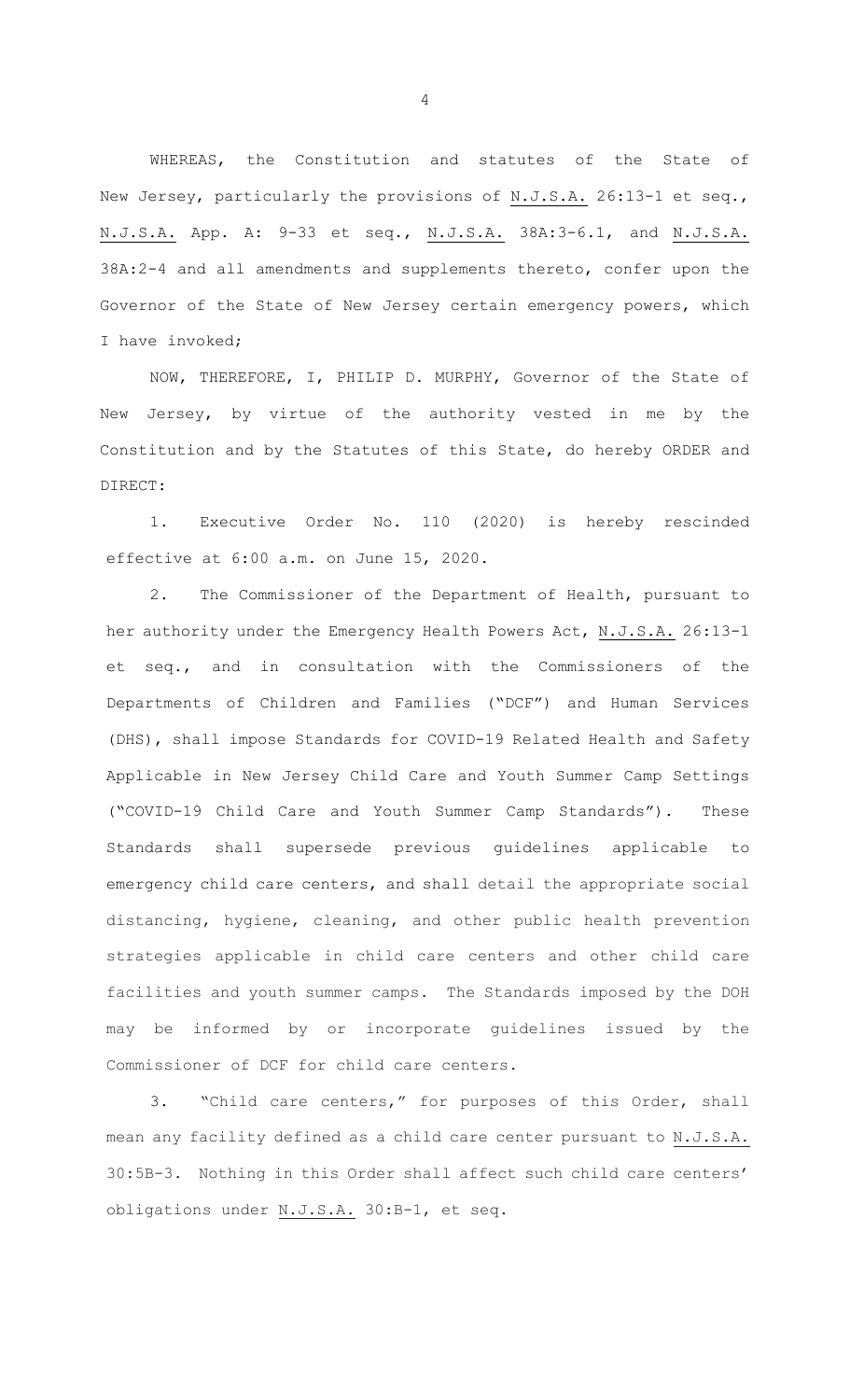4. "Other child care facilities," for purposes of this Order, are defined as those facilities described in N.J.S.A. 30:5B-3(b)(2), (3), (7), (8), and (11).

5. "Youth summer camps," for purposes of this Order, shall include youth day camps required to be licensed pursuant to N.J.S.A. 26:12-1 et seq., facilities operating programs as described in N.J.S.A. 30:5B-3(b)(4), and other entities that provide daily multi-hour programming for youths, without regard to whether the program is subject to the certification requirements pursuant to N.J.S.A. 26:12-1 et seq., including youth programs operated by municipal agencies.

6. Effective 6:00 a.m. on June 15, 2020, child care centers and other child care facilities are permitted to resume operations for all clients, provided that they comply with the COVID-19 Child Care and Youth Summer Camp Standards and other applicable statutes, regulations, and Executive Orders. Each child care center and other child care facility must submit an attestation to the DCF no later than 24 hours prior to the anticipated opening date, or in the case of currently operating emergency child care centers, within fourteen days of the effective date of this Order, attesting that it will follow all applicable health and safety standards, as detailed in the COVID-19 Child Care and Youth Summer Camp Standards. Those child care centers and other child care facilities that were authorized to remain open pursuant to Executive Order No. 110 (2020) as emergency child care centers are not exempt from this requirement and must also submit an attestation to the DCF.

7. Nothing in this Order shall prevent child care centers and other child care facilities from engaging in pre-operational activities prior to June 15, 2020.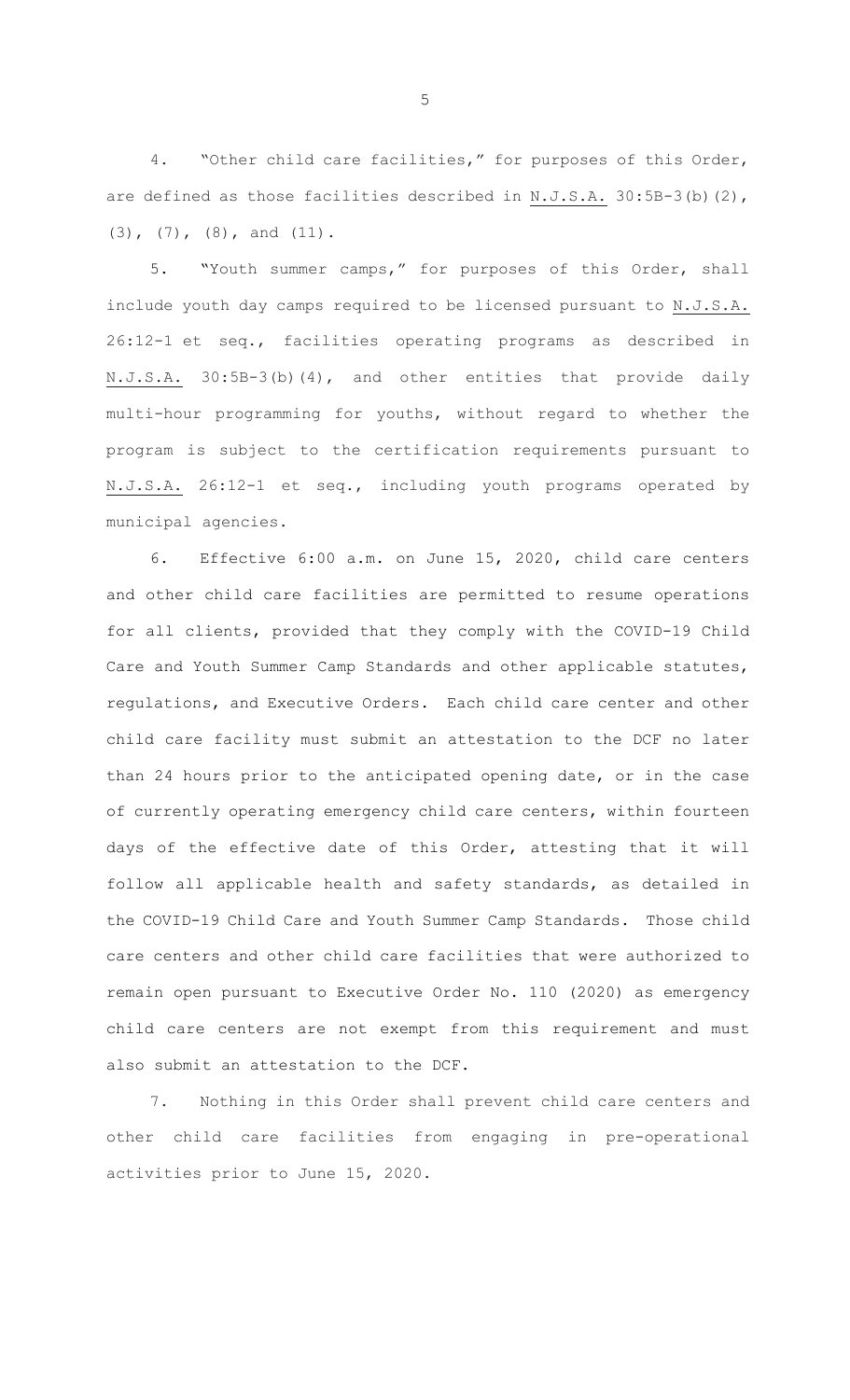8. Youth summer camps shall be permitted to operate on or after Monday, July 6, 2020, provided that they comply with the COVID-19 Child Care and Youth Summer Camp Standards and other applicable statutes, regulations, and Executive Orders. Youth summer camps that wish to operate on or after July 6, 2020, must submit an attestation to the Department of Health no later than 24 hours prior to the anticipated opening date, attesting that they will follow all applicable health and safety standards, as detailed in the COVID-19 Child Care and Youth Summer Camp Standards, and subject to other restrictions imposed by Executive Order.

9. Youth camp operators, as defined by N.J.S.A. 26:12-3, wishing to operate a youth camp on July 6, 2020, may do so only if they have submitted an application for a certificate of approval, or renewal thereof, to operate the camp, as required by N.J.S.A. 26:12-6 and  $-7$ , by June 15, 2020. Those youth camp operators wishing to commence operations of a youth camp after July 6, 2020, may do so only if they have submitted such an application at least fourteen days prior to the start date.

10. Residential and overnight camps are prohibited from operating, although nothing in this Order shall be construed to prevent youth from staying overnight at recreational campgrounds operating in accordance with Executive Order No. 148 (2020), to the extent such overnight stays are otherwise permitted.

11. Nothing in this Order shall prevent youth summer camps from engaging in pre-operational activities prior to July 6, 2020.

12. Any child care center, child care facility or youth summer camp that fails to adhere to the COVID-19 Child Care and Youth Summer Camp Standards is subject to closure by the Commissioner of the Department of Health pursuant to N.J.S.A. 26:13-8.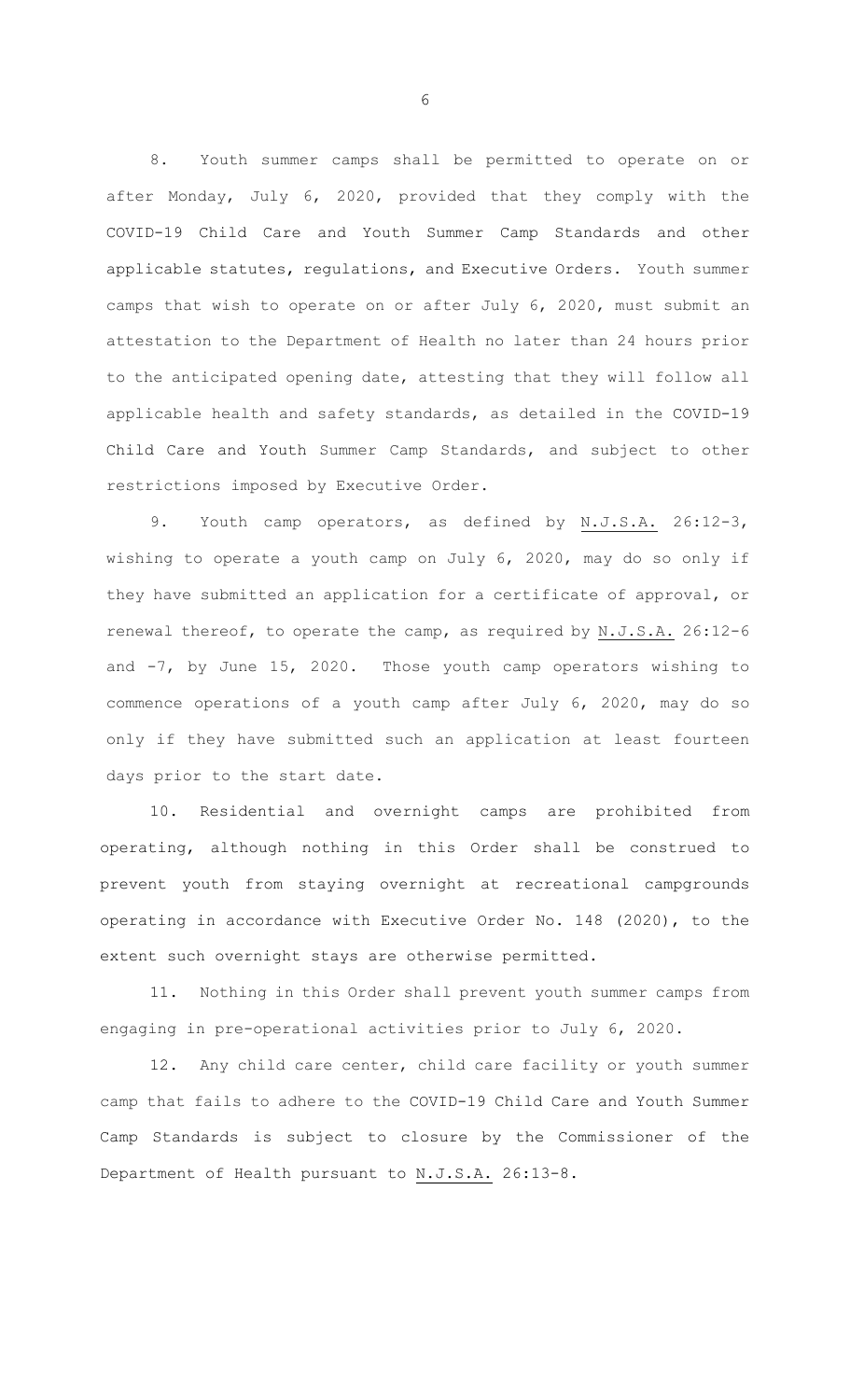13. The provision in Paragraph 1(e) of Executive Order No. 148 (2020) prohibiting organized or contact sports is hereby rescinded effective June 22, 2020, insofar as it applies to sporting activities in outdoor settings that do not involve person-to-person contact or routinely entail individuals interacting within six feet of one another. At that time, sporting activities, including organized sporting activities, are permitted in outdoor settings only, provided that they do not involve person-to-person contact or routinely entail individuals interacting within six feet of one another. Any sporting activities that involve person-to-person contact or individuals routinely interacting in close proximity (within six feet of one another) will remain prohibited in any setting. The Commissioner of the Department of Health, pursuant to her authority under the EHPA, N.J.S.A. 26:13-1 et seq., shall impose health and safety standards regarding sporting activities before that date, and such activities must comply with all applicable laws, regulations, and Executive Orders, including restrictions on gatherings in place at the time the sporting activities occur. No part of this Paragraph shall be construed to restrict the ability of professional athletes to fulfill their job duties, pursuant to Paragraph 7 of Executive Order No. 148 (2020), and no part of this Paragraph shall be construed to restrict the ability of United States national team athletes or athletes training at United States National Team Training Centers to conduct their training activities.

14. High school sporting activities under the jurisdiction of the New Jersey State Interscholastic Athletic Association ("NJSIAA") may resume in accordance with reopening protocols issued by NJSIAA, which shall consider DOH guidance in issuing these protocols. However, these high school sporting activities cannot resume any earlier than June 30, 2020.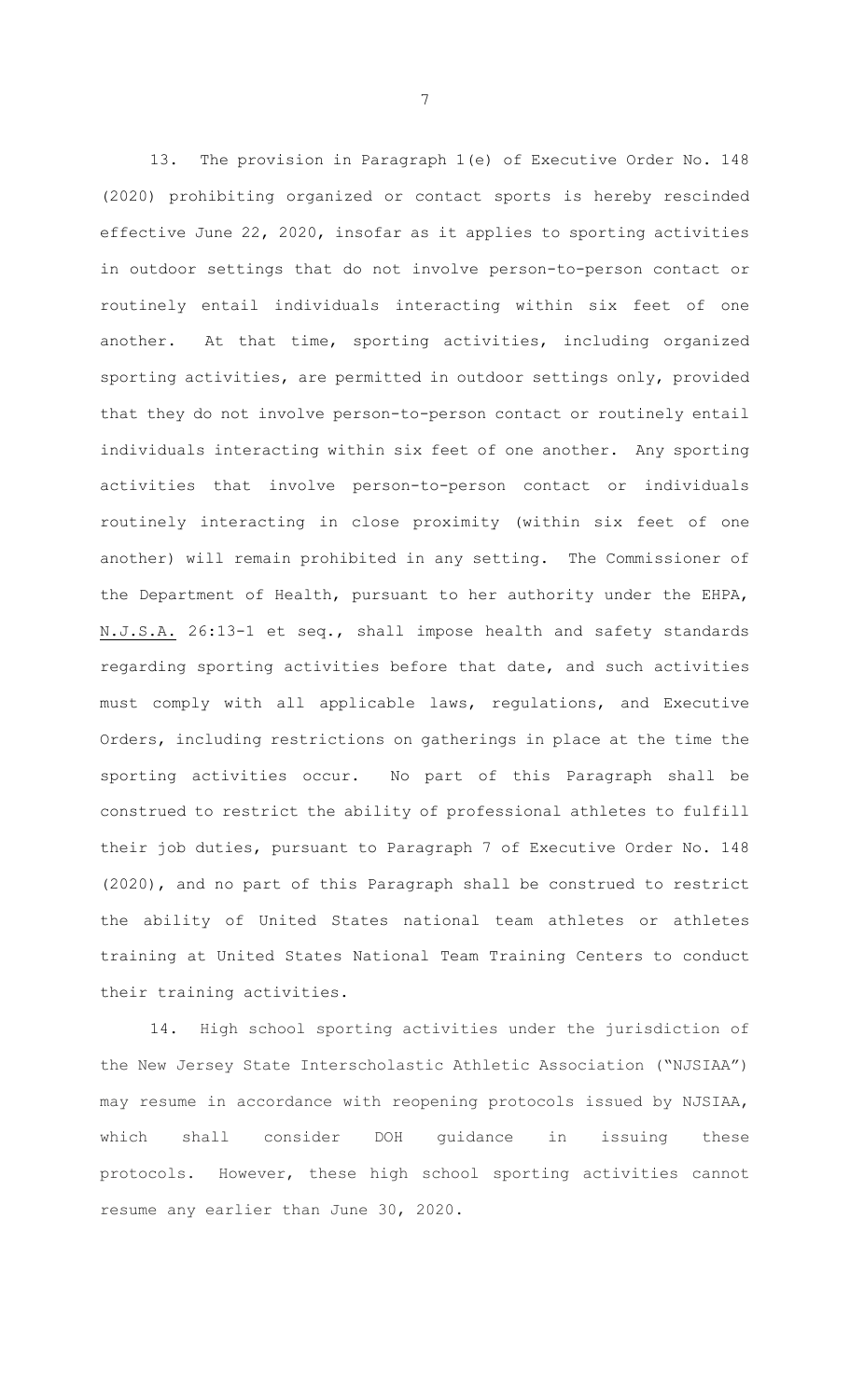15. The provision in Paragraph 9 of Executive Order No. 107 (2020) closing recreational and entertainment businesses to the public, is hereby superseded to the extent that it would prevent youth summer camps or sporting activities from operating in accordance with Paragraphs 13 or 14 of this Order.

16. The provisions in Paragraphs 3(e) of Executive Order No. 133 (2020), 3(h) of Executive Order No. 143 (2020), and 1(e) of Executive Order No. 148 (2020) are hereby superseded to the extent that they would prevent organized sporting activities from occurring.

17. The provisions in paragraphs 12 and 13 of Executive Order No. 107 (2020), paragraph 8 of Executive Order No. 148 (2020), and paragraph 1 of Administrative Order No. 2020-12 are hereby superseded to the extent that they prohibit youth summer camps and sporting activities from taking place in or on the premises of public or private schools.

18. Any actions taken by the Commissioner of the Department of Health pursuant to this Order shall not be subject to the requirements of the Administrative Procedure Act, N.J.S.A. 52:14B-1 et seq.

19. It shall be the duty of every person or entity in this State or doing business in this State and of the members of the governing body and every official, employee, or agent of every political subdivision in this State and of each member of all other governmental bodies, agencies, and authorities in this State of any nature whatsoever, to cooperate fully in all matters concerning this Executive Order.

20. Penalties for violations of this Executive Order may be imposed under, among other statutes, N.J.S.A. App. A:9-49 and -50.

21. No municipality, county, or any other agency or political subdivision of this State shall enact or enforce any order, rule, regulation, ordinance, or resolution which will or might in any way